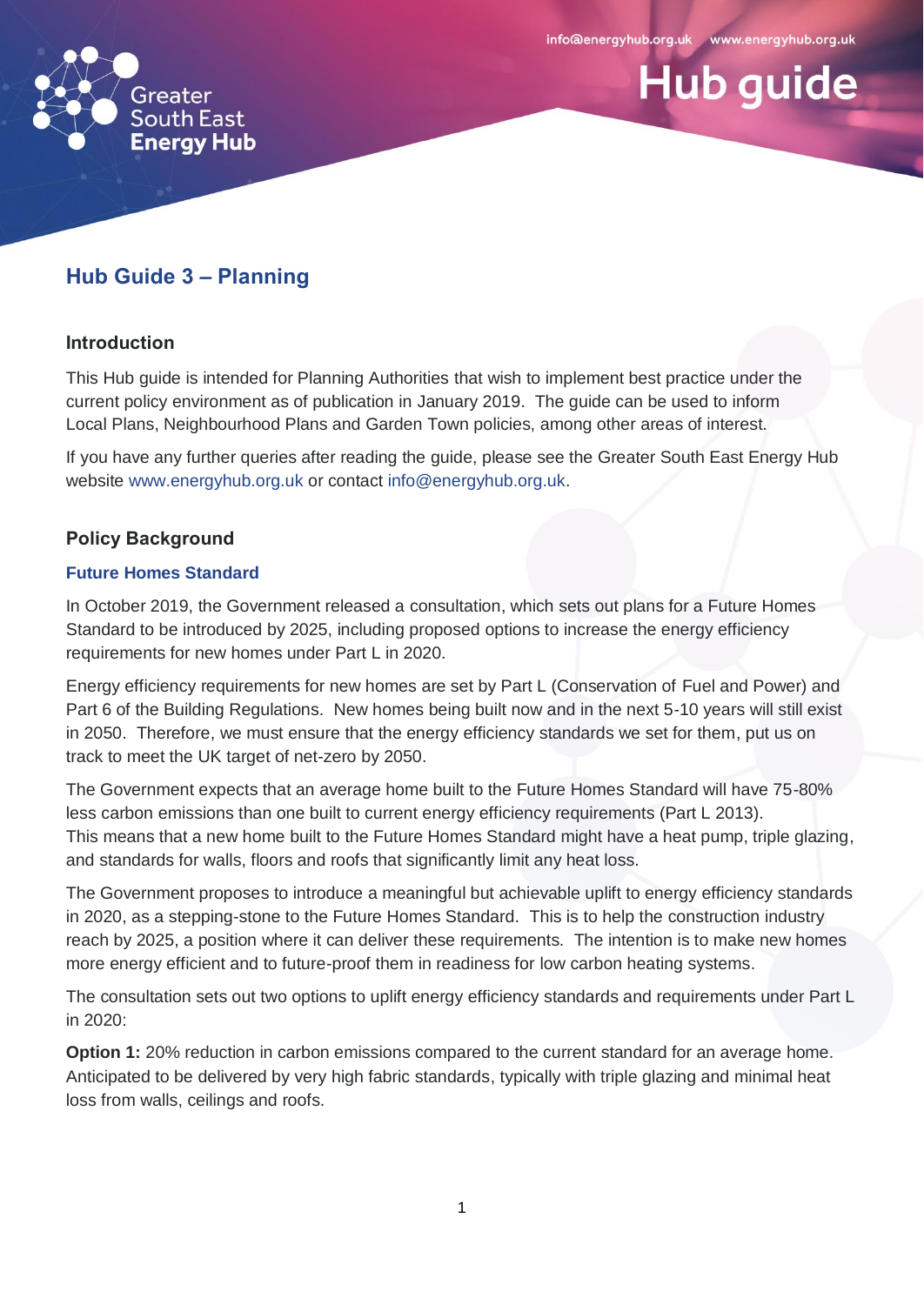**Hub guide** 



**Option 2:** 31% reduction in carbon emissions compared to the current standard. Anticipated to be delivered based on the installation of carbon-saving technology such as photovoltaic (solar) panels and better fabric standards, though not as high as in option 1 (typically double rather than triple glazing).

Currently, the Government's preference is for option 2, as it is calculated that the option will deliver more carbon savings and help prepare supply chains for heat pumps. Table 4 from the consultation's accompanying [impact assessment](https://www.gov.uk/government/publications/the-future-homes-standard-consultation-impact-assessment) clearly outlines the differences between the options.

Please find more information about the Future Homes Standard consultation and how to respond on the [Government website.](https://www.gov.uk/government/consultations/the-future-homes-standard-changes-to-part-l-and-part-f-of-the-building-regulations-for-new-dwellings) The consultation deadline is 11.45pm on 7 February 2020.

#### **Local Authority Powers**

In 2015, the Housing Standards Review reported the withdrawal of the [Code for Sustainable Homes.](https://assets.publishing.service.gov.uk/government/uploads/system/uploads/attachment_data/file/5976/code_for_sustainable_homes_techguide.pdf) The exception to the change was energy performance. Local authorities could continue to require building standards higher than Building Regulations, up to the equivalent of the Code for Sustainable Homes Level 4, "until commencement of amendments to the Planning and Energy Act 2008".

These amendments would have removed the ability of local authorities to require energy performance standards for new homes that are higher than Building Regulations. The amendments were intended to be enacted at the same time as a Building Regulations uplift, which would be "set at a level equivalent to the (outgoing) Code for Sustainable Homes Level 4".

However, after the 2015 General Election, the planned Zero Carbon Homes policy and Building Regulations uplift were cancelled, and the powers to amend the 2008 Act were not enacted.

The Future Homes Consultation is consulting on when and if to commence the amendment to the 2008 Act. If enacted, the amendment would restrict local planning authorities from setting higher energy efficiency standards for dwellings.

This means that, pending the outcome of the Future Homes Consultation, local authorities are currently able to implement higher energy efficiency policy standards than building regulations, up to the equivalent of Code for Sustainable Homes Level 4.

## **Recommendations**

The following recommendations are intended to offer insight for Planning Authorities into current best practice related to energy. The policies are primarily directed at new-build housing, and focus on existing adopted policies, in order to provide confidence to decision makers. These recommendations will be updated during 2020 following the outcome of the Future Homes Standard consultation.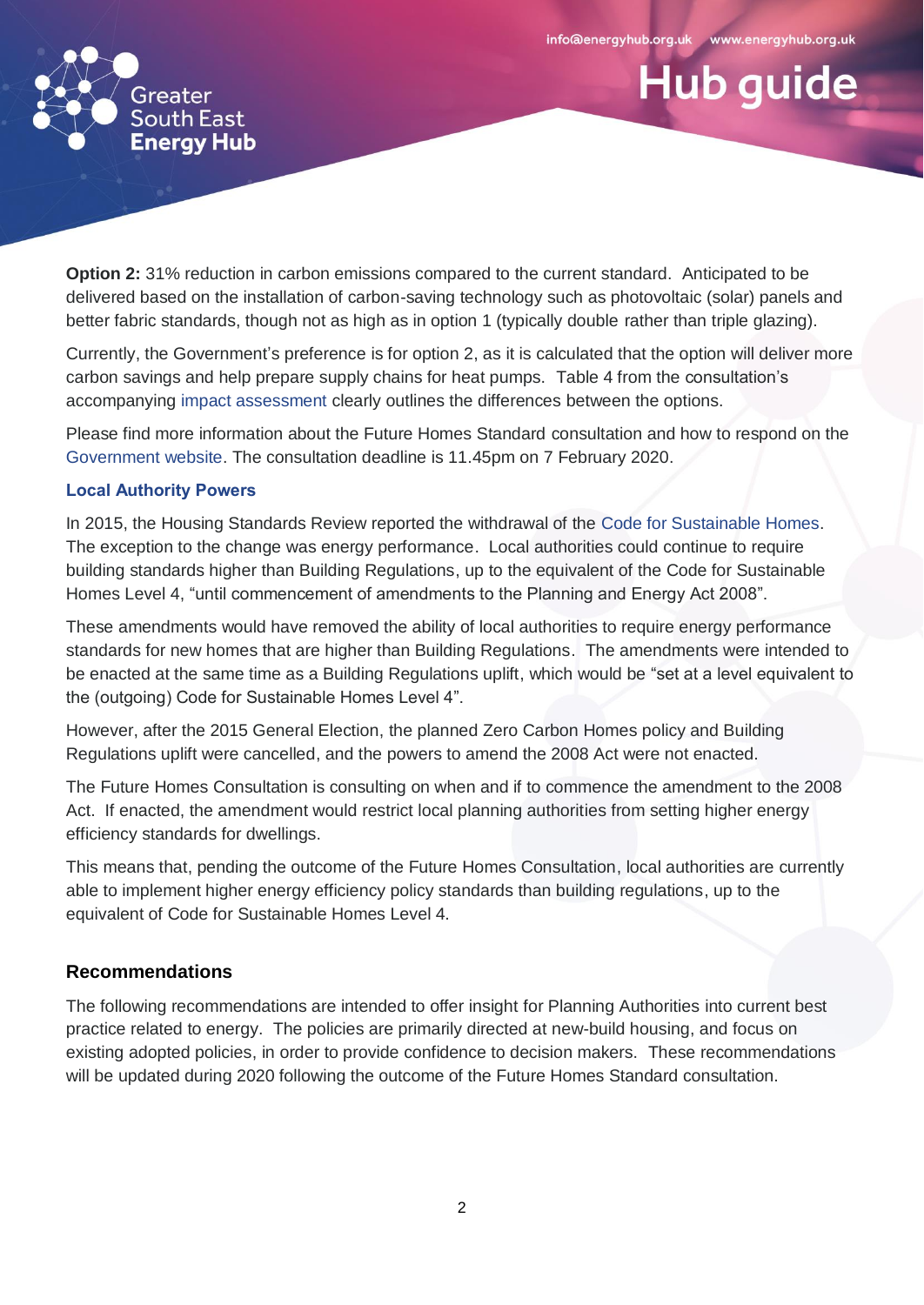**Hub guide** 



**1. Research the new Standard Assessment Procedure update [SAP 10.1.](https://www.bregroup.com/sap/sap10/) This is designed to coincide with the new Future Homes Standard, as Building Regulations Part L are expected to be updated in 2020. It is anticipated that there will be a further update (SAP 10.2) following publication of the consultation.** 

In SAP 10.1, the CO2 emission factor of electricity is reduced from 0.519 kgCO2/kWh to 0.233 kgCO2/kWh, reflecting the increased influence of renewable energy in the national grid. The update brings electricity's emissions factor in line with gas at 0.210 kgCO2/kWh, which may have important implications in relation to the transition to electric heating.

**2. Local authorities need to work in partnership on a county-wide or regional basis to ensure consistent planning standards are applied. There will always be the potential for some developers to take the easiest, least-expensive option for short-term payback, and will identify sites in areas with the least regulation.** 

Lower energy-efficiency standards in housing come at the long-term expense of the occupier through energy bills, and to the climate through carbon emissions. Furthermore, buildings that use more energy place a greater burden on energy infrastructure, leading to constraints on growth, higher infrastructure investment costs and reduced security of supply.

**3. Implement a recognised quality regime such as** [Passivhaus](http://www.passivhaustrust.org.uk/) **or** [Home Quality Mark](https://www.homequalitymark.com/) **that ensures the 'as built' performance (i.e. energy use, carbon emissions, indoor air quality and overheating risk) matches the calculated design performance of dwellings.** 

Air permeability testing is a regulatory requirement for new dwelling developments. This typically means that a high proportion of units (if not all) will be tested on any site. However, research from [Innovate UK's Building Performance Evaluation Programme,](https://assets.publishing.service.gov.uk/government/uploads/system/uploads/attachment_data/file/497758/Domestic_Building_Performance_full_report_2016.pdf) Zero Carbon Hub, The Carbon Trust and other sources, and recorded by the Chartered Institution of Building Services Engineers [\(CIBSE\)](https://www.cibse.org/getmedia/55cf31bd-d9eb-4ffa-b2e2-e567327ee45f/cb11.pdf.aspx) suggests that actual building energy demand is usually more than 2.5 times, and often up to 4.5 times, that predicted from their design.

**4. Install three-phase power supply in new-build homes in readiness for the future EV market, distributed energy supply and transition to electric heating.** 

The [Department for Transport 'Road to Zero'](https://assets.publishing.service.gov.uk/government/uploads/system/uploads/attachment_data/file/739460/road-to-zero.pdf) strategy, to decarbonise transport in the UK, will ban the sale of new petrol and diesel cars and vans by 2040. In readiness for this, the Government expects at least 50% of new car sales to be ultra-low emission by 2030, and [analysis by the](http://www.r-e-a.net/upload/rea_ev_position_paper_september_2017_db_final_final.pdf)  [Renewable Energy Association](http://www.r-e-a.net/upload/rea_ev_position_paper_september_2017_db_final_final.pdf) has forecast that this may be achieved as soon as 2025. Preliminary results from the [Electric Nation](http://www.electricnation.org.uk/wp-content/uploads/2018/10/Electric-Nation-What-weve-learnt-so-far-Oct18.pdf) study by Western Power Distribution, indicate that over 80% of car charging will take place at home, and therefore future homes will need to have the necessary infrastructure.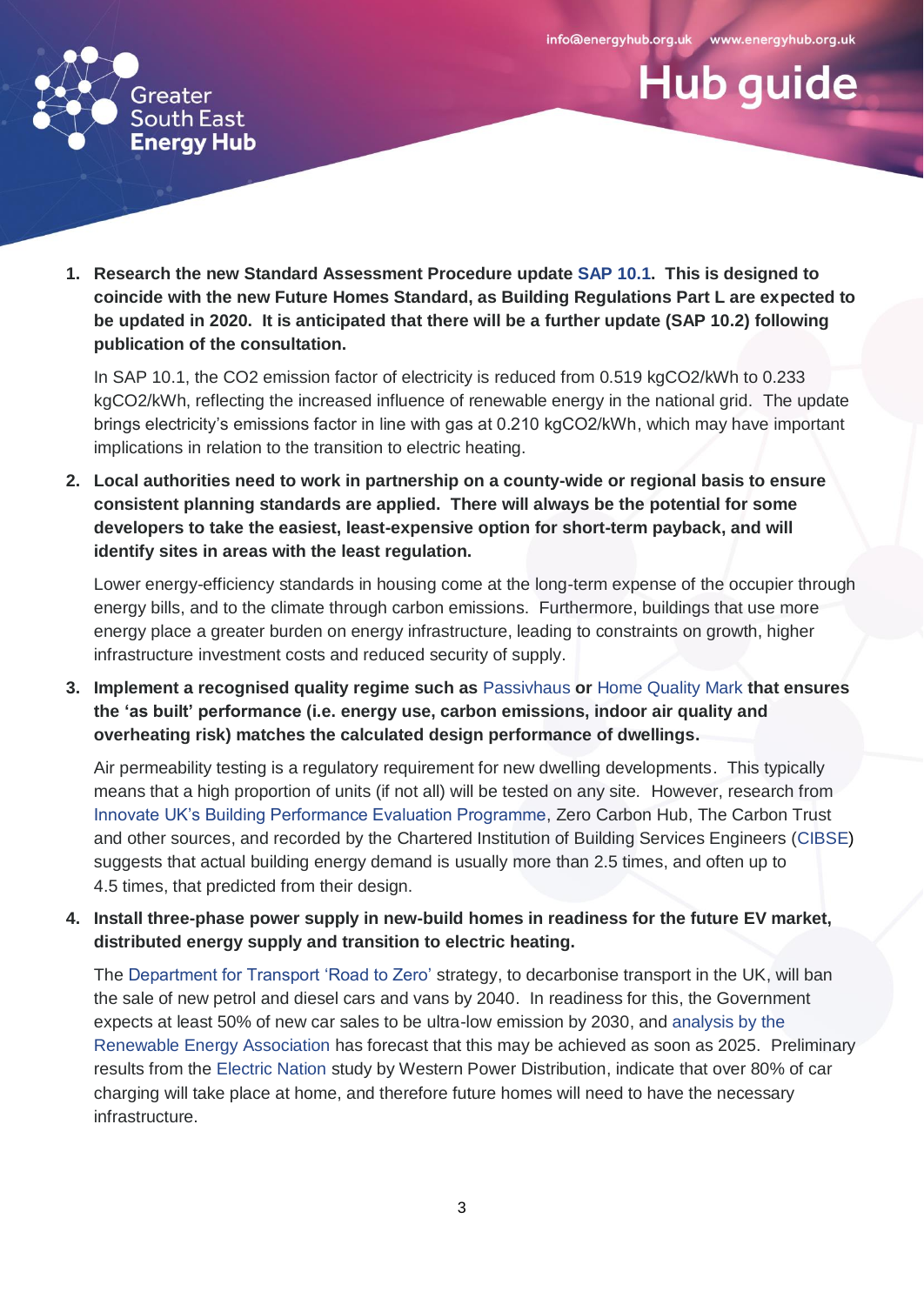**Hub guide** 



While single-phase power supply is marginally cheaper to install, and is adequate for most customers, the common design of chargers integrated into vehicles is limited to 32A per phase, which gives an effective limit of 7.4kW on a single-phase supply. This is adequate for regular, slow charging, but may be insufficient for larger car batteries, particularly those used for longer journeys. This is demonstrated in the indicative table below from the [Renewable Energy Association.](http://www.r-e-a.net/upload/rea_ev_three_phase_report_final-pdf-01-08-18-hi-res.pdf)

| <b>Charger Size kW</b> | <b>Amps</b>     | <b>Large Battery</b><br>90kWh |                        |
|------------------------|-----------------|-------------------------------|------------------------|
| 3.7                    | 16A             | 24h00                         |                        |
| 7.4                    | 32A             | 12h00                         |                        |
| 11                     | 16A three phase | 08h00                         |                        |
| 22                     | 32A three phase | 04h00                         |                        |
| 50 (DC)                | 80A three phase | 01h30                         | to 80% State of Charge |

In addition to its EV infrastructure and grid-load management benefits, three-phase power also enables ~12kWp Solar PV arrays to be installed without permission from a Distribution Network Operator. Furthermore, with gas heating for new-build housing to be discontinued in 2025, three-phase power will help to supply the increased electricity demand from heat pumps. Distribution Network Operators will need to change from ~2kW allocated average demand per household, to 7kW+, to allow for the electrification of heat and transport, with three-phase power helping to both supply and balance the increased load.

**5. Be aware of** [Vehicle to Grid \(V2G\)](https://www.ovoenergy.com/guides/electric-cars/vehicle-to-grid-technology.html) **technology and consider implementing two-way V2G charge points in new buildings. Vehicle to Grid technology enables stored electricity in a car battery to be fed back into the grid during periods of peak demand. This provides a revenue stream for homeowners and private businesses under a managed contract, and it will help to 'balance' the electricity market in a smart energy-grid system.** 

While V2G is still a relatively untested technology in the UK market, there are a number of pilot projects underway as part of a £30m [Vehicle-to-Grid-Britain](https://es.catapult.org.uk/impact/projects/vehicle-to-grid-britain/) study. The study aims to understand the key drivers necessary to support the rollout of V2G. Customer concerns, including range anxiety and battery maintenance, will need to be addressed, as will technical issues relating to interaction with the distribution network. The [findings](https://es.catapult.org.uk/case-studies/vehicle-to-grid-britain/) of the study have now been published and should help policymakers to make an informed decision around implementing the technology.

**6. Ensure 20% of new car-parking spaces have EV charging facilities, and provide the ducting, cabling and power provision for 80% of spaces, to allow for future demand. It is estimated that nearly 100% of new car and van sales will be electric by 2030 and therefore planning authorities need to facilitate the necessary infrastructure.**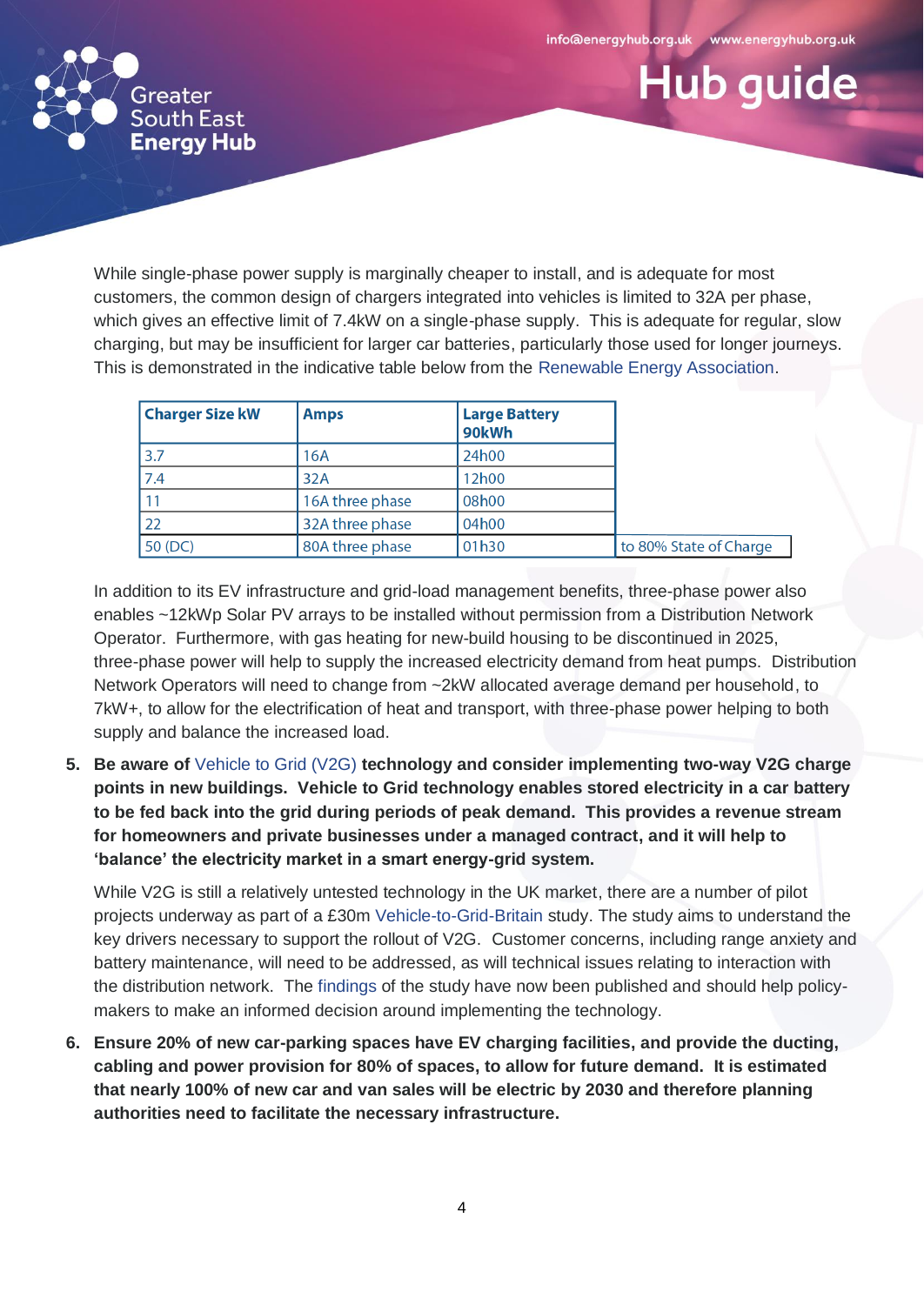**Hub guide** 



The policy that 20% of new parking spaces should have EV charging facilities has been part of The London Plan since 2011, with an increase to 80% of 'passive' parking spaces (those that provide the network of ducting, cables and power supply) currently proposed in the draft [new London Plan,](https://www.london.gov.uk/what-we-do/planning/london-plan/new-london-plan) which is to be published in 2020.

For existing car parks, [The National Infrastructure Commission](https://www.nic.org.uk/assessment/national-infrastructure-assessment/revolutionising-road-transport/) recommends that local authorities work with charge-point providers to allocate 5% of their parking spaces (including on-street) by 2020 and 20% by 2025, which may be converted to electric vehicle charge points.

- **7. Design buildings that reduce the risk of overheating. Major development proposals should reduce the potential for overheating and reliance on air conditioning systems, and demonstrate this in accordance with the** [Greater London Authority cooling hierarchy](https://www.london.gov.uk/what-we-do/planning/london-plan/current-london-plan/london-plan-chapter-five-londons-response/poli-8)**:**
	- I. Minimise internal heat generation through energy efficient design
	- II. Reduce the amount of heat entering a building in summer through orientation, shading, albedo, fenestration and insulation
	- III. Manage the heat within the building through exposed internal thermal mass and high ceilings
	- IV. Passive ventilation
	- V. Mechanical ventilation
	- VI. Active cooling systems (ensuring they are the lowest carbon options).

There are a number of construction methodologies that address solar optimisation within buildings, including the [Assured Performance Process](http://www.assuredperformanceprocess.org.uk/) by the National Energy Foundation. The [Design](https://www.cibse.org/knowledge/knowledge-items/detail?id=a0q0O00000DVrTdQAL)  [Methodology for the Assessment of Overheating Risk in New Homes](https://www.cibse.org/knowledge/knowledge-items/detail?id=a0q0O00000DVrTdQAL) by CIBSE provides useful assessment criteria.

**8. Develop a Local Authority Carbon Offset Fund, to enable carbon emissions arising from new buildings, that are not considered cost-effective to address at source, to be alleviated through other, positive means, such as the retrofit of existing housing stock. While high energyefficiency standards should always be a priority for a new development, in order to achieve a zero-carbon future, a carbon-offset approach can make a significant and appropriate contribution to lowering carbon emissions across the entirety of the building stock.** 

An example is the [Milton Keynes Carbon Offset Fund](http://www.nef.org.uk/success-stories/case-studies/milton-keynes-council-milton-keynes-carbon-offset-fund) managed by the National Energy Foundation. The scheme has been in place since 2008 and is highlighted as a Best Practice example in the Mayor of London's Sustainable Design and Construction Supplementary Planning Guidance.

The principle of the Fund is simple. A new home's 'as-designed' Dwelling Emission Rate is used to specify the anticipated level of carbon which will be emitted by the home within its first year of use. For each tonne of carbon indicated, the developer pays  $EX$  per tonne into the Fund, that can then be used for energy efficiency projects.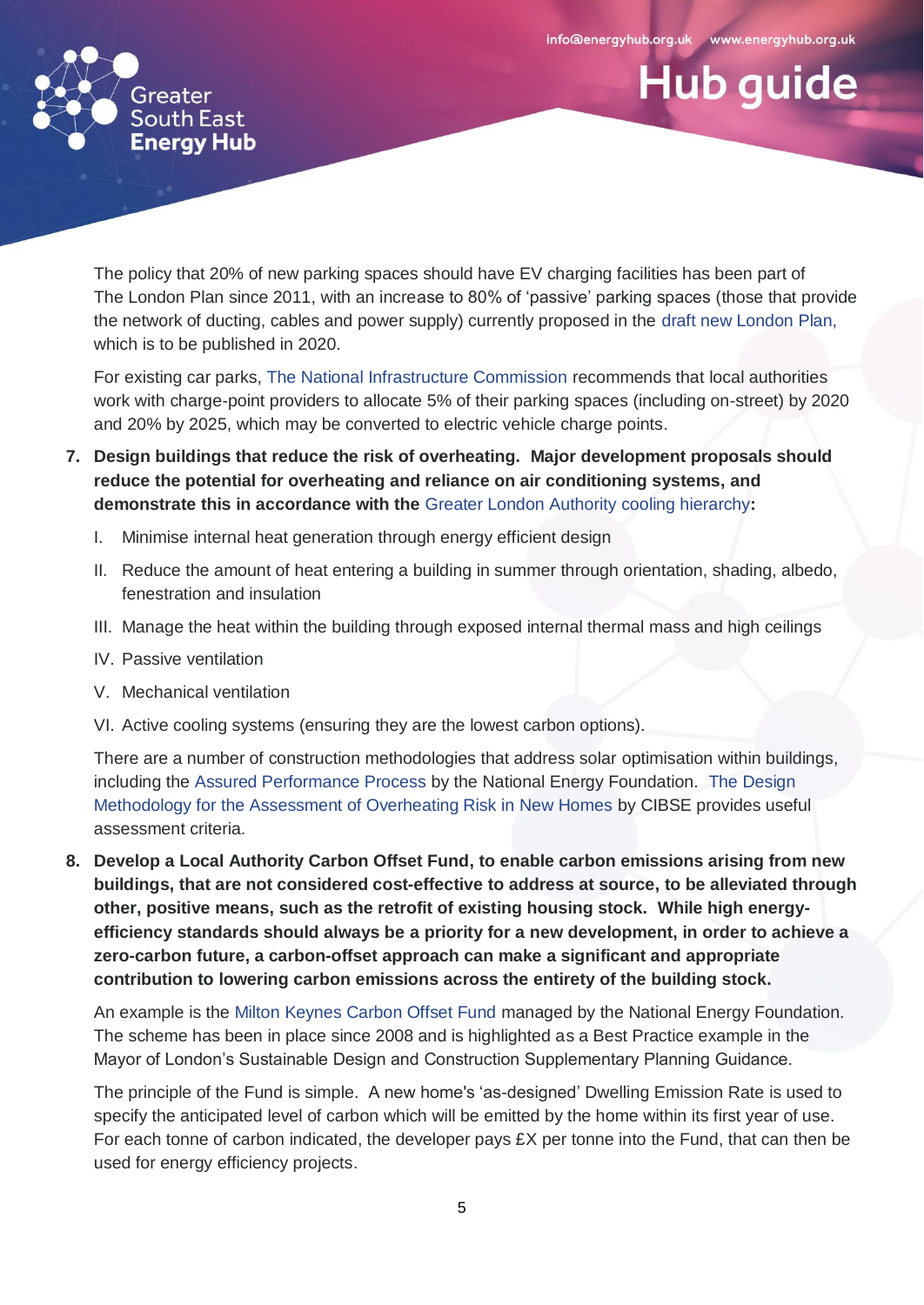**Hub guide** 



**9. For major non-residential development, we recommend a minimum building standard of**  [BREEAM Excellent,](https://www.breeam.com/discover/how-breeam-certification-works/) **which includes mandatory requirements related to carbon reduction. A 'major' development can be defined as the provision of a building or buildings where the floor space to be created is 1,000 m<sup>2</sup> or more, or development carried out on a site having an area of 1 hectare or more.**

For non-residential development, it is unclear what future levels of carbon reduction will be delivered through Building Regulations. A one-size-fits-all figure is inappropriate due to the range and type of buildings represented. While [Display Energy Certificates](https://assets.publishing.service.gov.uk/government/uploads/system/uploads/attachment_data/file/452481/DEC_Guidance__rev_July_2015_.pdf) are a useful method of demonstrating a building's energy efficiency, they are only required for public buildings over 250 m<sup>2</sup> and have not [been widely adopted in the private sector.](https://assets.publishing.service.gov.uk/government/uploads/system/uploads/attachment_data/file/211054/D13_703672__130605_Display_Energy_Certificates_-_Report_V8_FINAL.pdf)

The [BREEAM rating benchmark](https://www.breeam.com/BREEAM2011SchemeDocument/Content/03_ScoringRating/scoring.htm) enables a comparison of an individual building's performance against the typical new non-domestic buildings in the UK. Each BREEAM rating level broadly represents performance equivalent to:

- I. Outstanding: Less than the top 1% of UK new non-domestic buildings (innovator)
- II. Excellent: Top 10% of UK new non-domestic buildings (best practice)
- III. Very Good: Top 25% of UK new non-domestic buildings (advanced good practice)
- IV. Good: Top 50% of UK new non-domestic buildings (intermediate good practice)
- V. Pass: Top 75% of UK new non-domestic buildings (standard good practice)

For smaller, non-residential development we recommend the standard of BREEAM Good as a minimum, due to the additional financial and administrative pressures SME developers are likely to face. For more information about BREEAM and becoming certified, please visit their [website.](https://www.breeam.com/)

**10. Local Authorities are increasingly required to lead on the provision of new electricity substations and grid reinforcement, in order to enable housing and commercial site development. A recent report produced by the** [Committee on Climate Change](https://www.theccc.org.uk/wp-content/uploads/2019/05/Net-Zero-Technical-report-CCC.pdf) **suggests that, provided it is well-managed, the cost of upgrading distribution network capacity is relatively insensitive to the size of the capacity increase. This is because most of the cost is in the civil works, rather than the equipment (e.g. larger cables). Therefore, it is essential that when grid capacity is increased, this is done sufficiently to avoid the need to upgrade the capacity again prior to 2050.**

Given the anticipated uptake of electric vehicles and full and/or hybrid heat pumps, electricity demand will rise significantly in most areas. A relatively large expansion in capacity is likely to have low regrets: 'future-proofing' the network to enable greater electrification if necessary, and/or enabling demand to respond more readily to variations in low carbon electricity supply.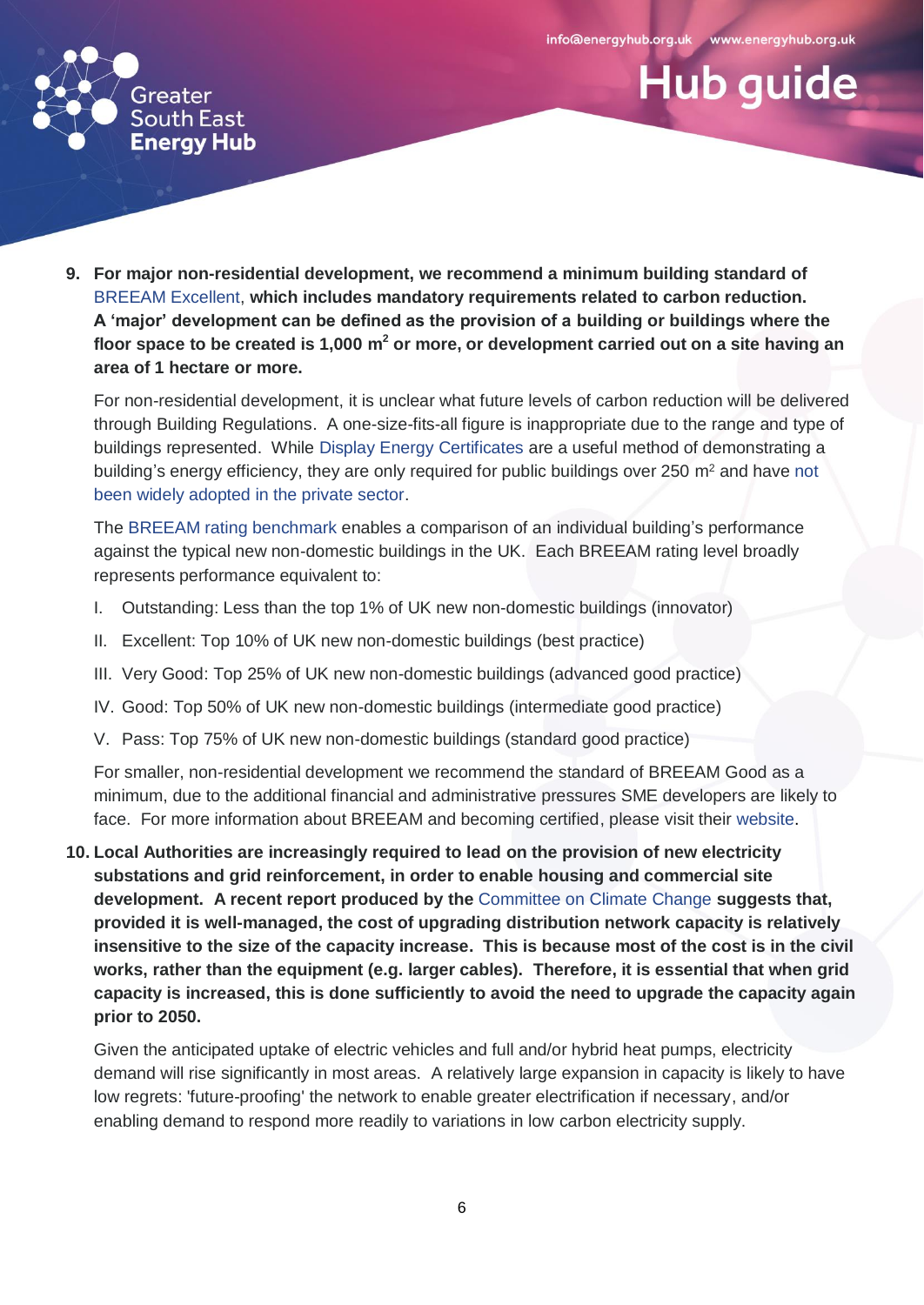**Hub guide** 



The Greater South East Energy Hub is working with regional local authorities to assess how partnership working might deliver increased grid capacity and achieve better value for public money. If you would like to be involved with the project, please contact [info@energyhub.org.uk.](mailto:help@energyhub.org.uk) For more information on the electricity grid please download our [Hub Guides](https://www.energyhub.org.uk/resources/hub-guides/) about power.

## **Garden Town & Village Principles**

The [Town and Country Planning Association](https://www.tcpa.org.uk/guidance-for-delivering-new-garden-cities) has produced a suite of guidance, with practical steps for all those involved in making Garden Cities a reality. The guidance provides detail and case studies on a wide range of key issues, including planning, investment, land assembly, delivery, and long-term stewardship. The key principles that the guidance is based on are:

- Land value capture for the benefit of the community.
- Strong vision, leadership and community engagement.
- Community ownership of land and long-term stewardship of assets.
- Mixed-tenure homes and housing types that are genuinely affordable.
- A wide range of local jobs in the Garden City, within easy commuting distance of homes.
- Beautifully and imaginatively designed homes with gardens, combining the best of town and country to create healthy communities, and including opportunities to grow food.
- Development that enhances the natural environment, providing a comprehensive green infrastructure network and net biodiversity gains, and that uses zero-carbon and energy-positive technology to ensure climate resilience.
- Strong cultural, recreational and shopping facilities in walkable, vibrant, sociable neighbourhoods.
- Integrated and accessible transport systems, with walking, cycling and public transport designed to be the most attractive forms of local transport.

## **What the Energy Hub Can Offer You**

The Greater South East Energy Hub is focussed on increasing the number and scale of decentralised 'local energy' projects being delivered across the south east of the UK. We play a key role in facilitating discussions between local authorities, and where possible, we will be happy to provide contacts who can share best practise and experience. Our support includes:

- Online and telephone advice
- Access to case studies, briefings and guidance from authoritative sources
- Signposting to other supporting organisations